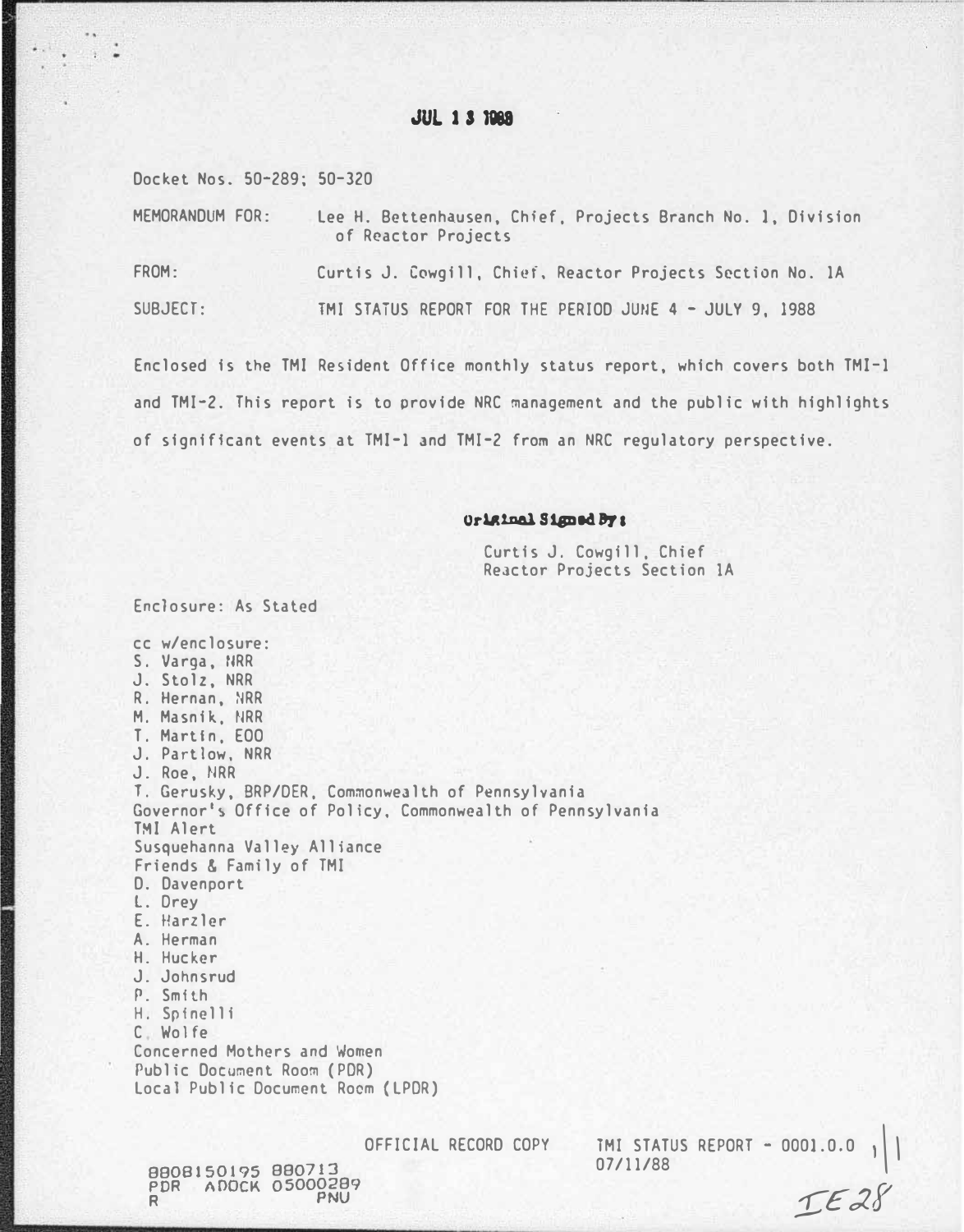Lee H. Bettenhausen

' .

**JUL 1 3 1988** 

bee w/enclosure: K. Abraham, RI (2 copies) M. Miller, RI W. Kane, RI R. Conte, RI (8 cnpies) W. Baunack, RI C. Cowgill, RI J. Wechselberger, RI R. Stansbury, DCB (for TMI-2 Distribution) Region I Docket Room (w/concurrences)

RI:DRP





OFFIC!AL RECORD COPY

**TMI STATUS REPORT - 0002.0.0** 07/11/88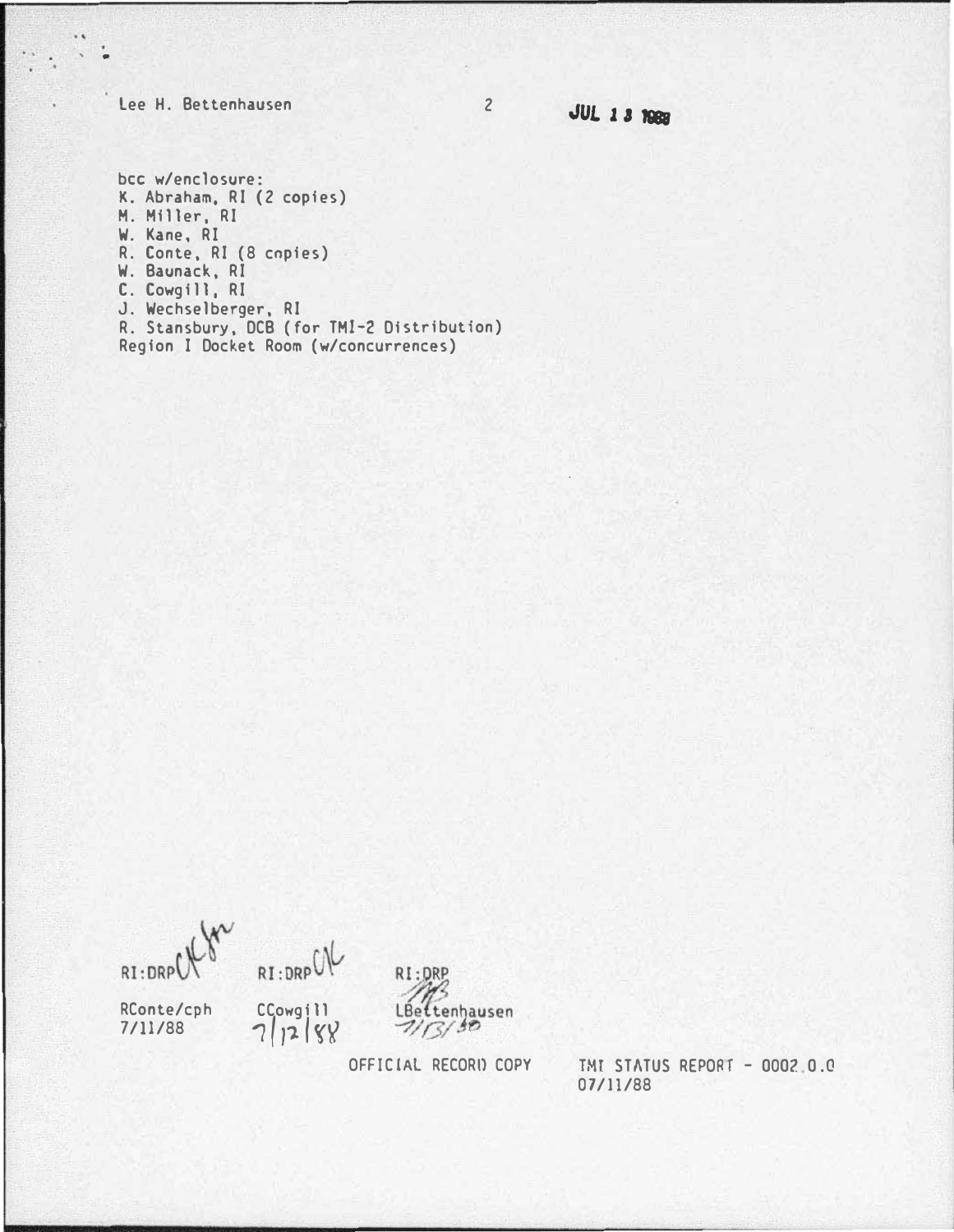## ENCLOSURE

## TMI-1 AND TMI-2 STATUS REPORT FOR THE PERIOD JUNE 4 - JULY 9, 1988

#### $1.$  $TMI-1$

#### a. Facility Operations Summary

During the report period, the plant continued to operate at full power until June 17, 1988. Over the weekend of June 17-19, 1988, the licensee shut down the reactor to cold shutdown conditions to start a 64-day refueling/�aintenance outage.

As of July 9, 1988, the TMI-1 reactor was in a cold shutdown condition at approximately 115 F with reactor vessel level at the reactor vessel cold leg nozzles.

#### b. Items of Special Interest

#### Refueling Outaoe

During the shutdown/cooldown process of June 17-19, 1988, there was a buildup of Iodine concentration (primarily I-131) in the reactor building (RB) (primary containment), which restricted activities in the RB from about 8:00 p.m., June 18, 1988 to 12:00 p.m .• June 19, 1988. The licensee anticipated the buildup and sampled RB afr every two hours. Highest airborne I-131 concentration in the RB was 11.5 MPC (maximum permissible concentration) over the "A" D-Ring. There was minor RCS leakage from the Power Operated Relief Valve {PORV) and the "B" reactor coolant pump seal cavity area, both in the "A" D-Ring. The highest personnel exposure {initial estimate) due to these concentrations was about 15 MPC-hours. There was no indication of an off-site release.

A number of major surveillance tests were also completed. On Saturday, June 18, 1988, during the low pressure injection test, the pressurizer apparently was excessively cooled. Preliminary data Indicated that hourto-hour temperature points were 379 F to 253 F or a cooldown rate of 126 F/hour in the pressurizer. Technical Specifications require less than 100 F/hour. The licensee was to evaluate this Information. For followup, see NRC Inspection Report No. 50-289/88-13.

## Loss of Decay Heat Removal

On June 27, 1988 at 10:41 a.m., a temporary loss of decay heat removal (OHR) occurred until 10:52 a.m. The event resulted.when DH-V-2 was inadvertently closed while technicians performed a surveillance test out of proper sequence. DH-V-2 is an Isolation valve that provides flow from the "B" loop hot leg to the decay heat pump (DH-P-IA/8) suction. Upon the closure of DH-V-2, operators manually tripped the operating OH pump

OFFICIAL RECORD COPY TMI STATUS REPORT - 0003.0.0 07/11/88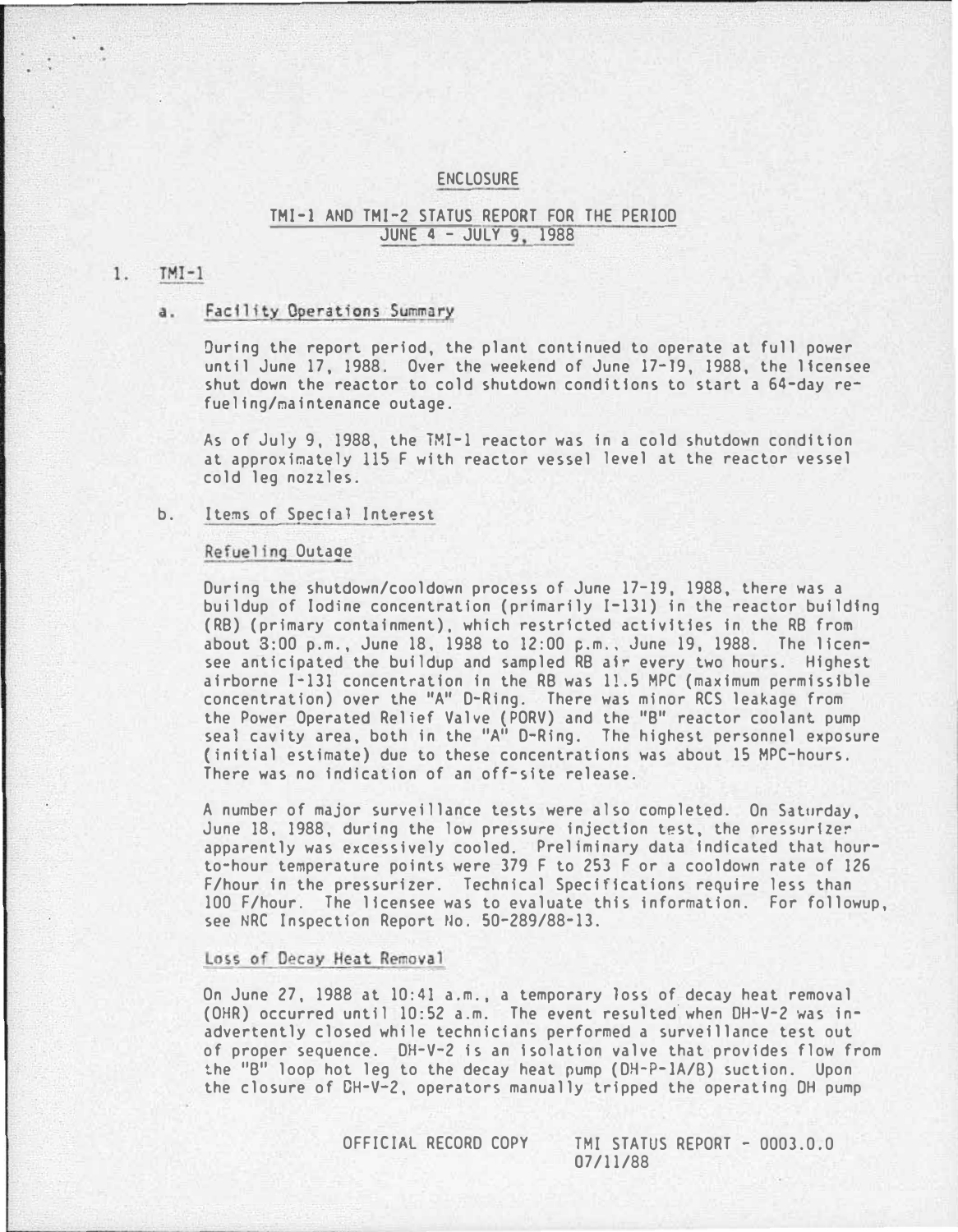(DH-P-lA) becau>e of high vibration due to low suction pressure. Through operator action, the valve was quickly re-opened and the pu�p restarted within about eleven minutes. During that time, the reactor coolant increased in temperature from 126 F to ISS F. For followup, see NRC Inspection Report No. 50-289/88-13.

#### Environmental Area Gamma Radiation Monitor Malfunction

On June 16, 1988, the licensee reported the following Information in a letter to the Commonwealth of Pennsylvania and local county emergency management agencies.

"On June 14 at 0300 EST, the Reuter-Stokes yamma radiation monitor at the North Gate of Three Mile Island recorded an exposure rate of 18.8 uR/hr for the five minute time period between approximately 02S5-0300 EST. The unit recorded other elevated exposure rates at 0900, periodically through the remainder of June 14, and from 0000-0800 EST on June 1S.

On June 15 at approximately 0800 EST the unit was inspected, and was found to be functioning abnormally. The unit at that time was powered down and reset, and the 300 volt battery in the unit was replaced.

We have, over the years, seen several occasions of heat-related electronic malfunctions with the Reuter-Stokes Sentry System. Temperatures of 90° and above may damage the battery in the housing and cause the system to malfunction, or cause other heat-related electronic malfunctions.

The waste shipment log for TMI Indicated tnat no shipments left the Island, and the Unit 1 Control Room has no record of a gaseous release during the subject time period. Since extremely high temperatures have caused electronic malfunctions in the past, we have concluded that the incidents were related to either the 300v battery or the electronics of the system."

# 2. TMI-2

## a. Facility Activities Summary

Progress has been made In cutting and removing sections of the Lower Core Support Assembly (LCSA) to provide access for defueling the lower head of the reactor vessel. Decontamination of external surfaces and plant systems continues. One plant area has been isolated and placed in an Interim Post-Defuellng Monitored Storage (PDMS) status. Five other plant areas are in the process of being verified to meeting the Interim PDMS criteria.

OFFICIAL RECORD COPY TMI STATUS REPORT - 0004.0.0 07/11/88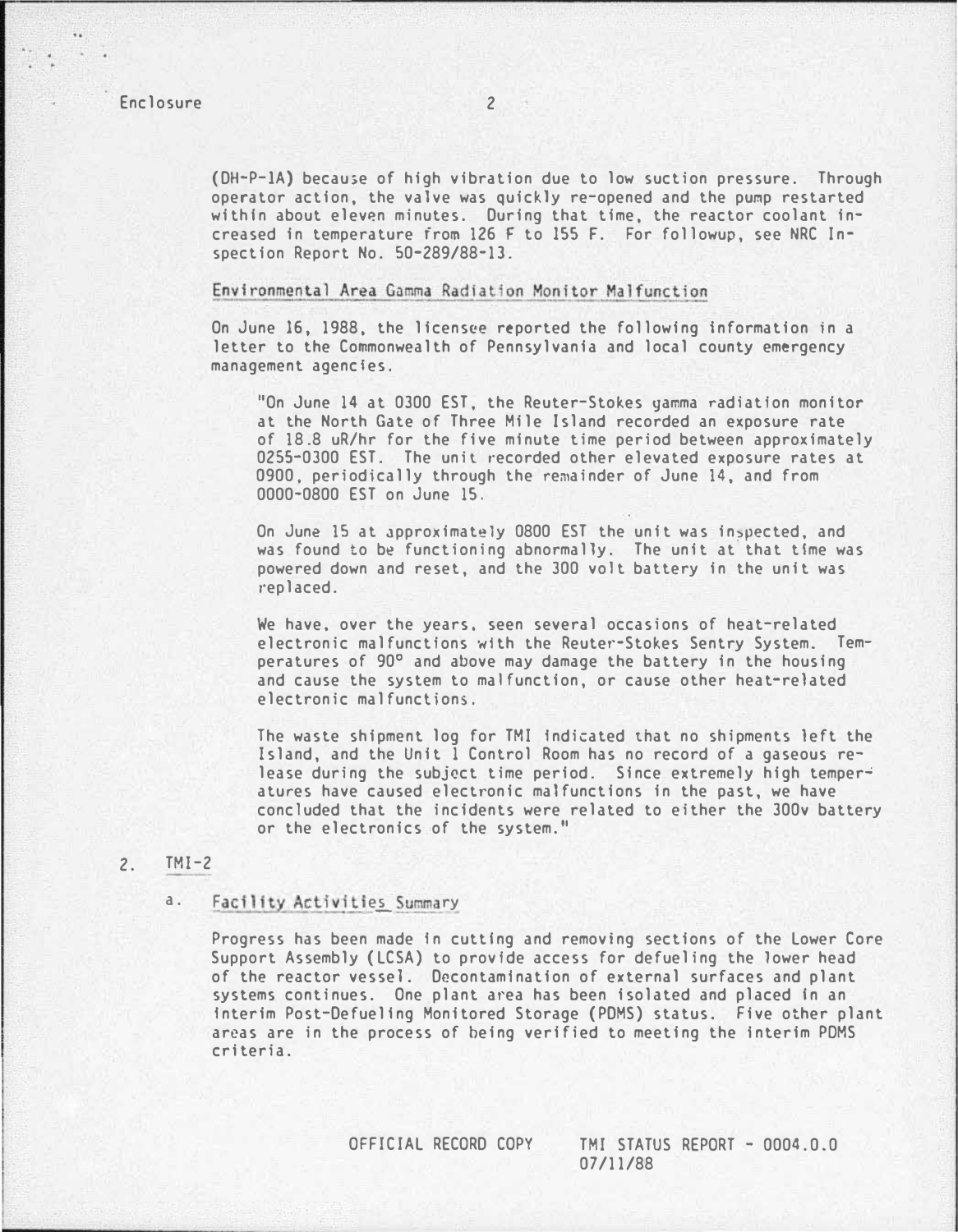## Enclosure 3

## b. Items of Special Interest

#### Defueling Operations

Using the plasma arc torch, defueling crews completed cutting the upper flow distributor into four sections. Preparations are being made to remove these sections and place them in storage in a modified core flood tank. The flow distributor Is the second of five plates that will be removed from the LCSA. In preparation for cutting the flow distributor, workers cleared this plate of core debris and completed trimming the periphery of the lower grid rib section to remove potential interferences. The next section to be removed will be the grid forging. Failures of electrical components in the plasma arc cutting equipment has slowed the overall progress of removing the LCSA. The licensee has established a task force to examine the nature of these failures and to provide recommendations to Improve the reliability of the cutting equipment.

The licensee reported that defueling operations were completed in the pressurizer using a robotic mini-submarine. The submarine picked up rock-like material and placed it into buckets that were eventually loaded into defueling canisters. Four and one-half gallon buckets of debris were removed from the pressurizer.

No shipments of casks containing core debris have been made during this reporting period.

#### Decontamination/Dose Reduction Activities

Scabbling, steam vacuuming, and hands-on decontamination continue in the auxiliary and fuel handling buildings. To date, 119 of 143 cubicles have been decontaminated to end point criteria. The remaining cubicles contain highly contaminated plant systems that first must be cleaned before the cubicle is decontaminated. Flushes of these systems are being performed to lower dose rates in the cubicles.

Attempts to transfer highly contaminated resins from the "A" make-up demineralizer have been unsuccessful. To aid In assessing and correcting this problem, a video camera will be Inserted into the tank to evaluate the resin consistency and quantities.

A series of holes were drilled in the concrete block wall in the RB basement. The wall is being filled and drained with water in an attempt to flush contamination from the wall. The contaminated water is subsequently processed through the submerged demlneralizer system to remove the contaminants.

fhe licensee implemented the Initial phase of assessing specific plant areas for eventual placement of these areas Into a PDMS condition. Following the assessment, the seal return cooler/filter room was isolated

OFFICIAL RECORD COPY TMI STATUS REPORT - 0005.0.0

07/11/88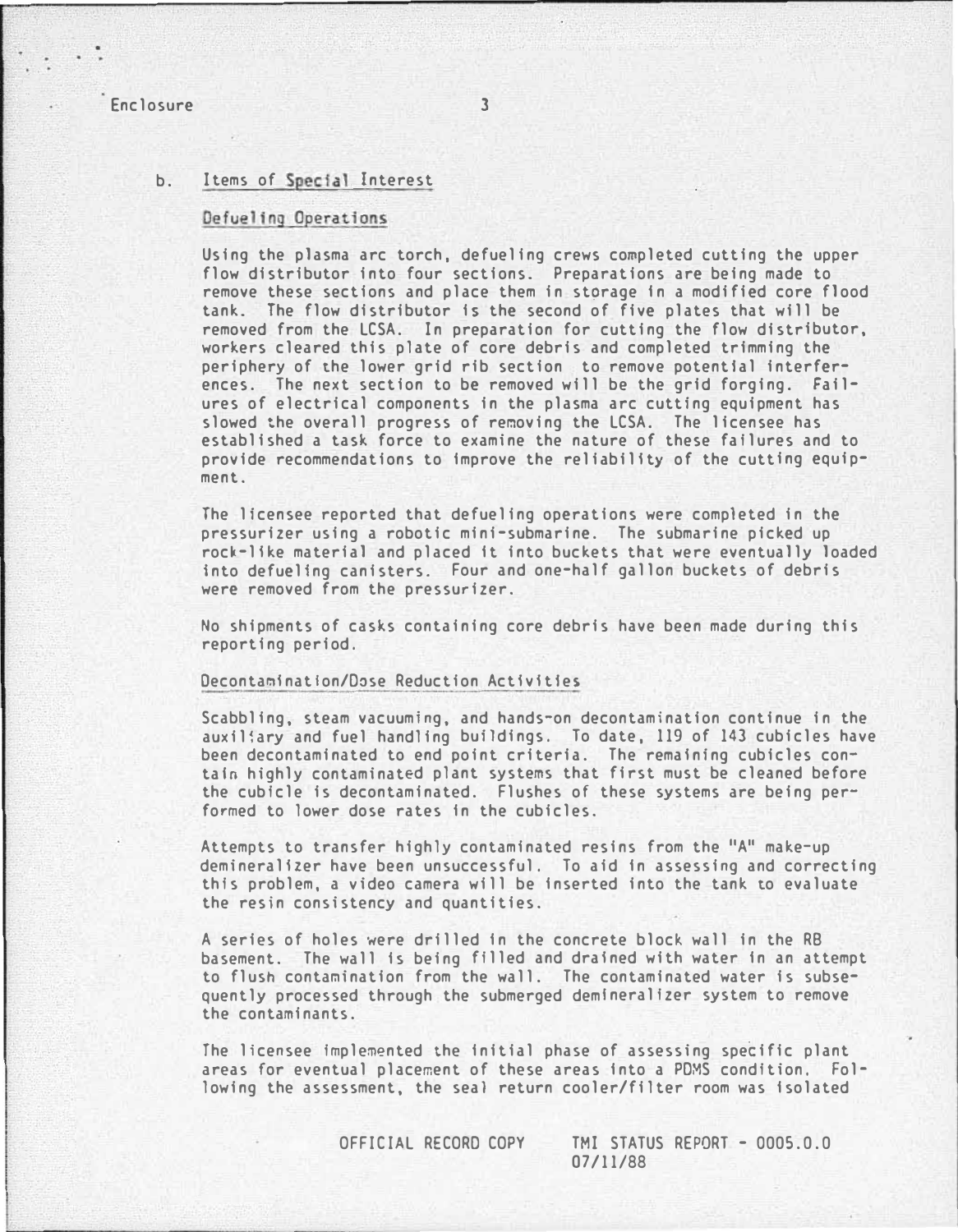# Enclosure 4

from routine access to assure that It would not become re-contaminated nor be impacted by other plant operations. Five other areas are currently being verified by the licensee and will also be isolated from the balance of the plant.

## Programmatic Environmental Impact Statement Comment Period

The NRC staff has extended the comment period on Draft Supplement No. 3 to the Programmatic Environmental Impact Statement (PElS) related to the decontamination and disposal of radioactive waste, resulting from the March 29, 1979, accident at TMI-2. The original deadline for comments was June 15, 1988; this has been extended to August 1, 1988.

## 3. NRC Staff Activities

The NRC staff assigned on site consisted of the senior resident inspector, three resident Inspectors, a licensing engineer (for TMI-2), and a secretary.

During this period, Region I issued the following inspection reports.

### $TMI-1(50-289)$

- $\cdots$ S8-09 on June 7, 1988, on TMI-1 and 2 radiological effluent control program. No violations were identified.
- 88-10 on June 10, 1988 on liquid and gaseous radwaste program. No violations were identified.
- 88-11 on June 20, 1988, on refueling outage preparations. No violations were identified.
- $-$ 88-08 on June 20, 1988, on routine operational activities. No violations were identified. The report documented the results of a meeting with the licensee on their Technical and Safety Review Program.

#### $TMI-2(50-320)$

- 88-04, combined report with 50-289/88-09 (see above).
- 88-06 on June 10, 1988 on TMI-2 defueling/decontaminatlon activities.  $- -$ No violations were identified. The report provides a summary of a meeting held with the licensee on decontamination status of TMI-2.
- $-$ 88-07 on June 14, 1988, on TMI-2 waste processing and shipment activities. Two violations were identified. One was a failure to provide accurate total radioactivity on a manif�st for a radioactive shipment on February 19, 1988. The other violation was for failure to properly record activities of the radionuclides for one package of the February 19, 1988, shipment.